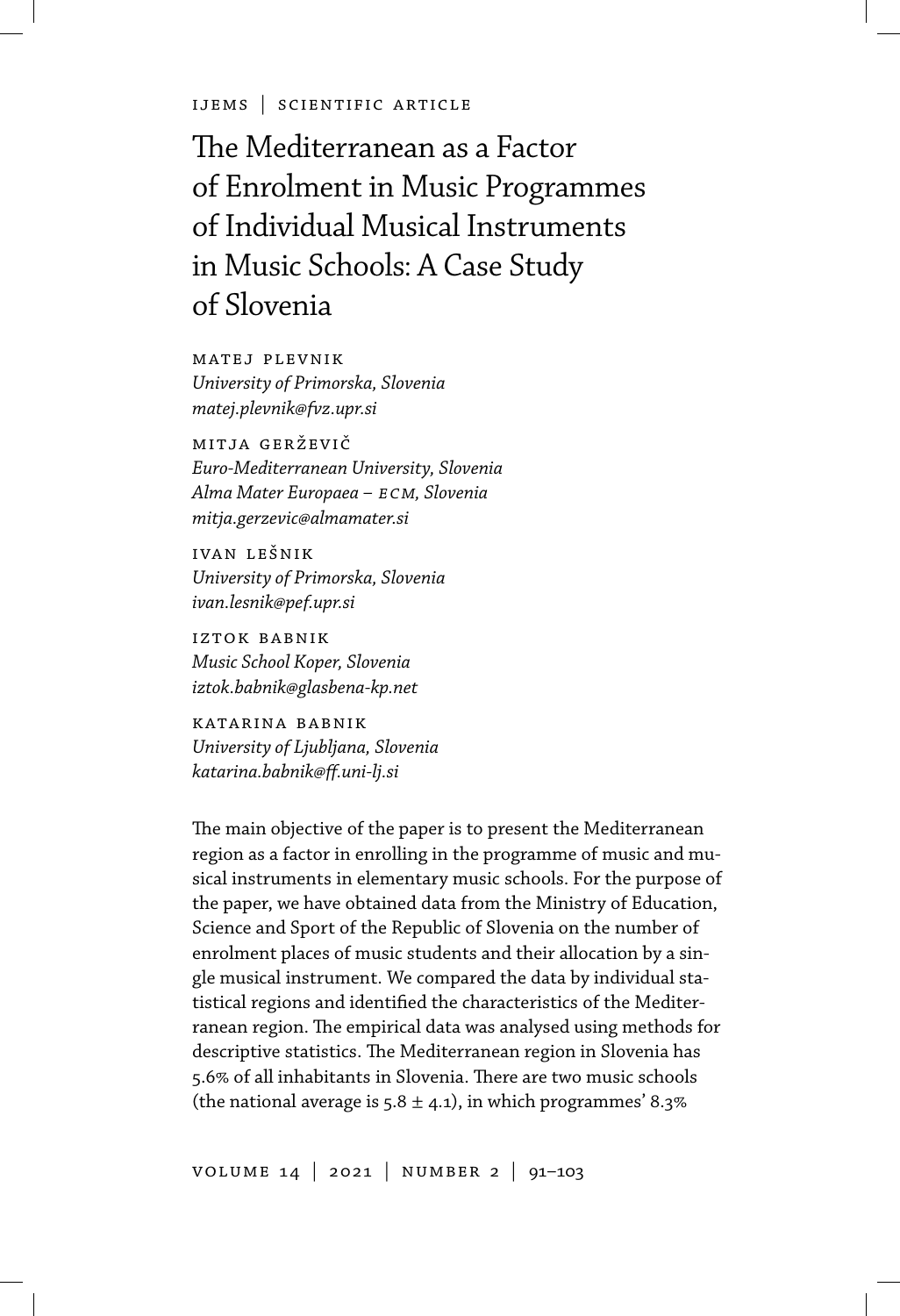of 6 to 18-year-old pupils from the statistical region are enrolled. Woodwind and brass instrument groups are better represented than the Slovenian average, while singing is the least represented music group compared to the regional average at the national level. After enrolment in musical instrument programmes in the Mediterranean region, piano, recorder, trumpet, trombone, tube, and percussions deviate positively from the Slovenian average. Music schools in the Mediterranean region in Slovenia reflect the specific interest of the inhabitants for musical education in this region. A Mediterranean cultural environment in Slovenia encourages students to enrol in numerous musical groups of various genres during and after completing their music education. Despite the differences found in the choice of instrument and participation in group activities in the fields of music and dance (dance programmes, orchestral groups, choral groups), which can only be partially explained by specific regional cultural differences, we must emphasise the importance of formal and informal music education for children, which should be a guide for planning social/national activities in the field of children's education and development.

*Key Words:* music, Mediterranean, music education, primary schools, children, culture, Slovenia

# introduction

In Slovenia, music education has always had an important role in shaping cultural identity. Music education plays an important role in the realization of goals set for artistic education (Sicherl-Kafol and Denac 2010). The Law about Music Schools in Slovenia (Zakon o glasbenih šolah (zgla-upb1) 2006) defines the goals and tasks of education in music school as: (1) discovering and developing musical and dance talent, (2) co-creation of personalities and planned improvement of the musical education of the population, (3) gaining relevant knowledge and gaining experience to start performing in amateur instrumental ensembles, orchestras, choirs and dance groups, (4) acquiring knowledge for further music and dance education, (5) enabling artistic experience and expression, enabling the personal development of students in accordance with their abilities



 $[q2]$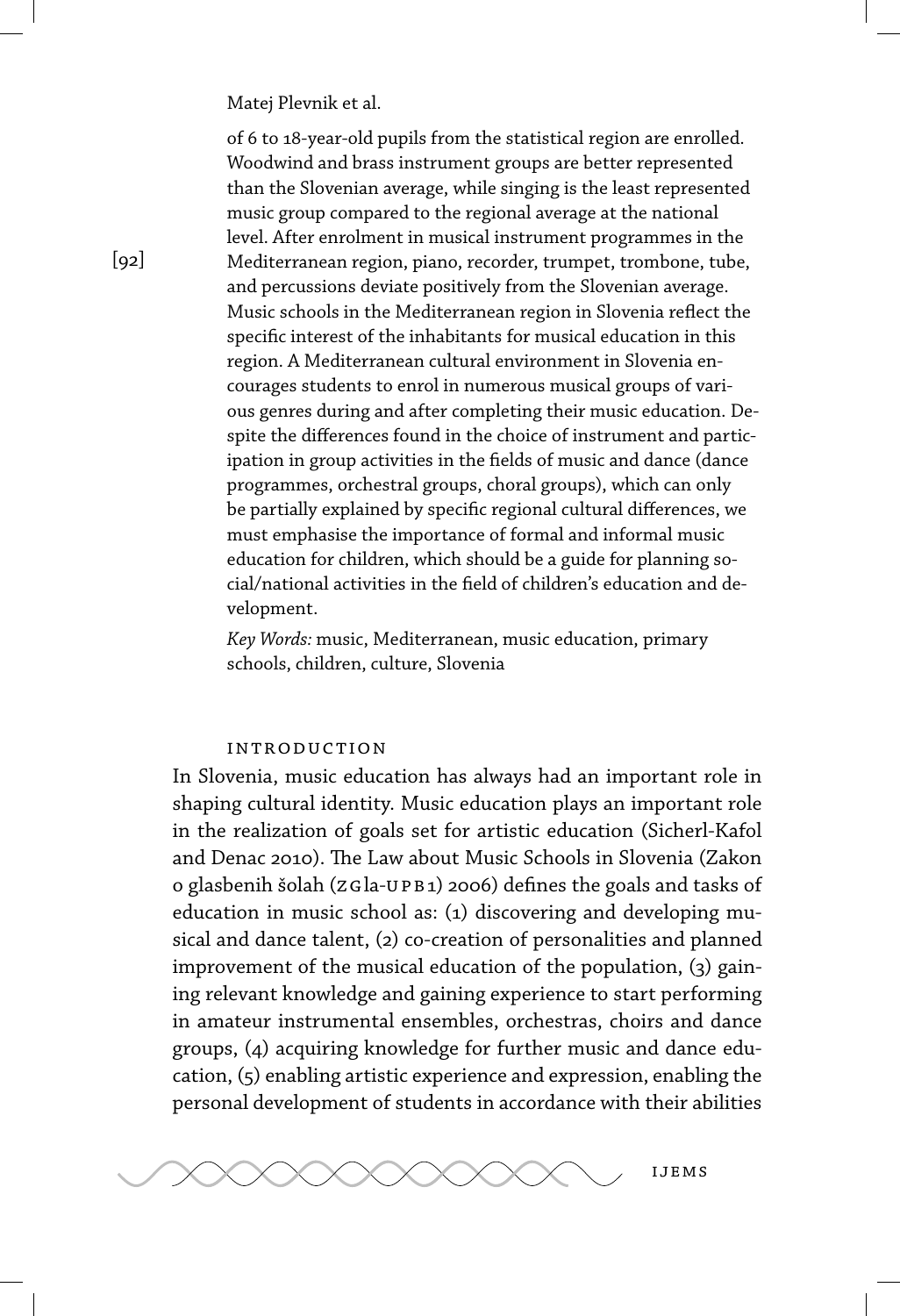and the laws of development, (6) education for common cultural and civilizational values stemming from the European tradition, (7) education for mutual tolerance, respect for difference and cooperation with others, (8) concern for the transmission of national and universal heritage and (9) the development of national consciousness, education for a multicultural society, while developing and preserving one's own cultural and natural heritage.

Slovenia is divided into 12 statistical regions: Pomurje, Podravska, Koroška, Savinjska, Zasavje, Posavska, South-Eastern Slovenia (se Slovenia), Primorsko-Notranjska, Osrednjeslovenska, Goriška, Gorenjska and Obalno-Kraška (Mediterranean region). Despite being a small country, among statistical regions in Slovenia, there are important differences in economic characteristics, which are mainly attributed to their location, infrastructure, and access to the labour market. The Mediterranean region is also the only statistical region in Slovenia that has access to the sea (Kukanja 2019).

In many European countries, music education is integrated into school systems in terms of content, program and organization. As such, it is flexible and receptive to the positive experiences of related European music education systems, as well as new ideas in the interdisciplinary field of music education (García and Dogani 2011). The Slovenian public education system enables young people to participate in the music education program within music schools in addition to general education in primary and secondary schools. The involvement of music schools in the national education system is a special value (Rotar Pance 2019). The music school enables those students who show the necessary talent at the entrance exams to be included in the music or dance programme of primary education. It provides the individual with the possibility of optimal development of their abilities and specific talents and enables the systematic acquisition of knowledge (*Bela knjiga o vzgoji in izobraževanju v Republiki Sloveniji* 2011).

The development of playing techniques/singing and theoretical knowledge should always be placed in the framework of integrated musical development. In addition to acquiring certain professional knowledge and musical skills, young musicians have to develop spe $[93]$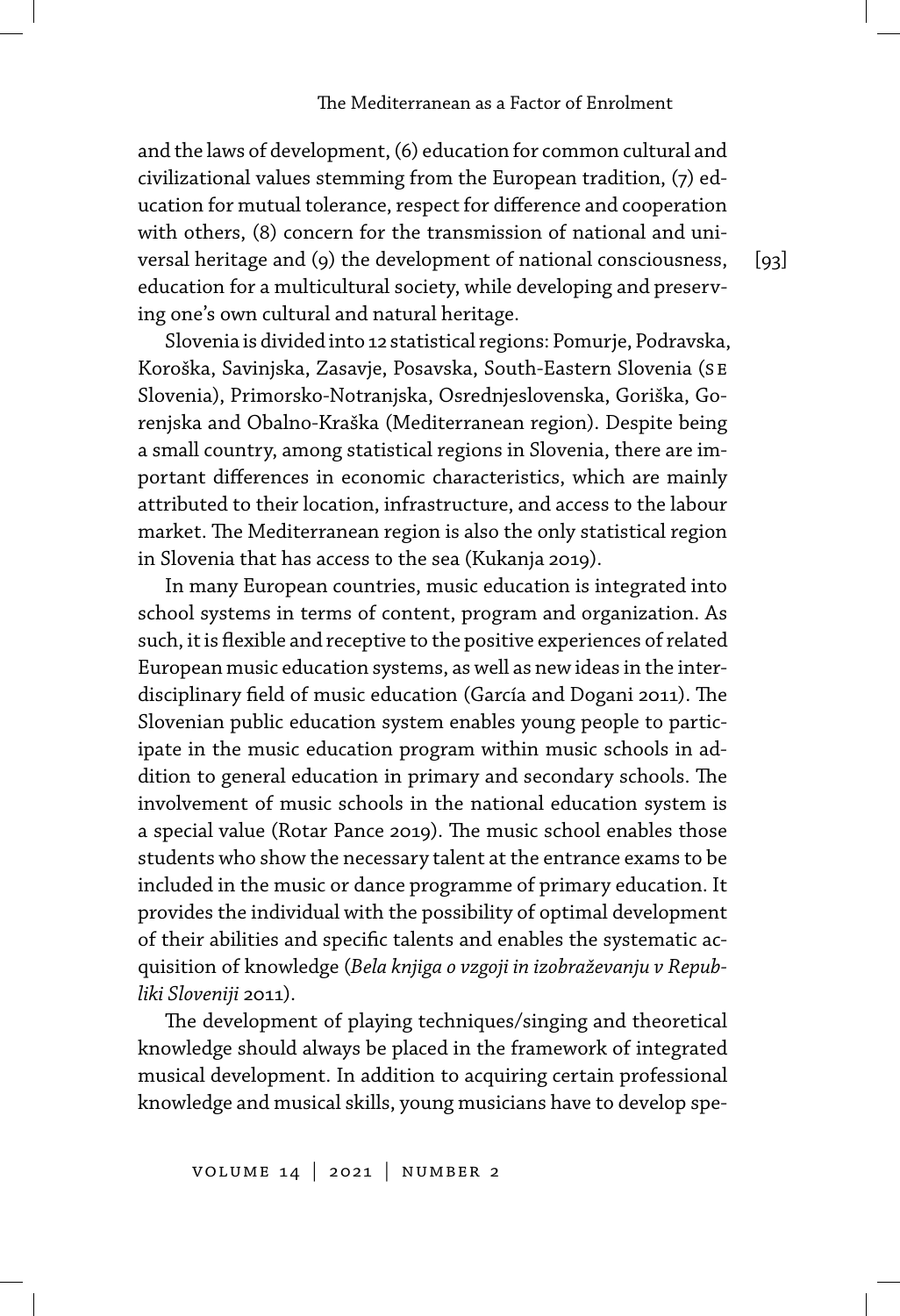cific motor skills related to playing and singing in an extremely important period of development, which are difficult to compensate for in the later period due to developmental laws. In educational work, music education is connected with other educational factors, while in professional work, it must be coordinated with secondary and higher music schools and professional organizations (*Bela knjiga o vzgoji in izobraževanju v Republiki Sloveniji* 2011).

Slovenia is characterised by great geographical and cultural diversity (Urbanc, Šmid Hribar and Kumer 2020). It is located 'at the intersection and interweaving of four major European natural geographical landscape units: the Alpine, Dinaric, Pannonian and Mediterranean worlds and four historical, ethnological, linguistic, religious, in short, cultural spaces: Germanic, Romance, Hungarian and Slavic' (Urbanc 2002, 5). The cultural influences of Slovenia's neighbouring regions are also evident in the musical culture of the region, which is closest to each specific cultural influence (Terseglav 1999). Our work aims to evaluate the characteristics of the Mediterranean region as a factor for enrolment in music programmes for individual musical instruments in music schools by comparing the Mediterranean region with other regions of Slovenia. We are aware that there are many different universal, but also specific cultural influences and other relevant factors that determine preferences for choosing an instrument and participating in different forms of music-making in groups. In this paper, therefore, we will only attempt to identify the differences using official statistics on student participation in individual and group music programmes/courses.

# methodology

# *Research Plan*

The general aim of the study was to emphasise the characteristics of the Mediterranean region on music education, especially on enrolment in music programmes of individual musical instruments and group musical courses, choirs and orchestras, which are a part of the programme in music schools. We use the data, which are publicly availed, namely the statistical data for population and regions (see https://www.stat.si). We specifically requested the Ministry of Edu-



 $\lceil 94 \rceil$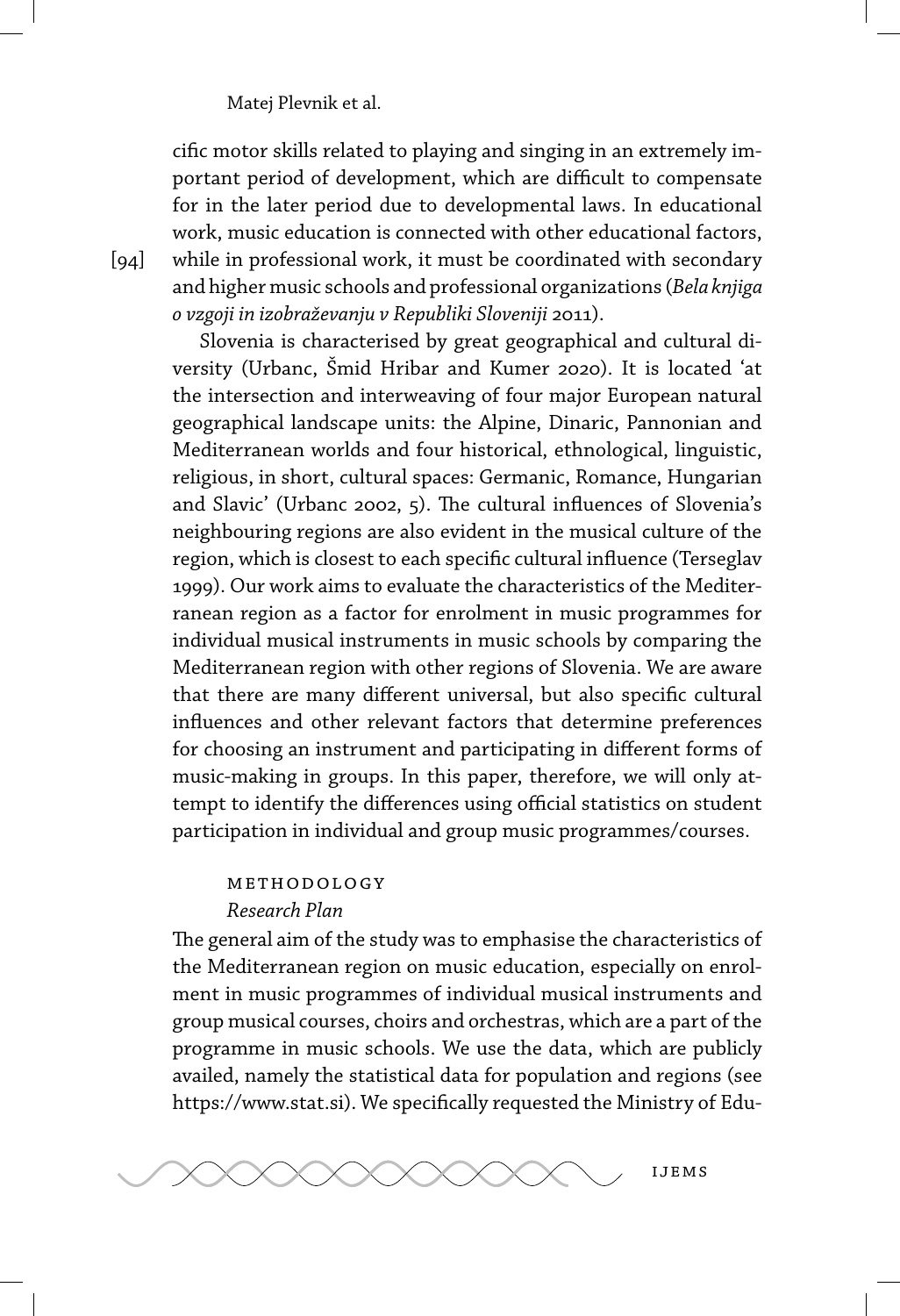cation, Science and Sport of the Republic of Slovenia for the data about Music education and schools. The last statistical data were availed for 1.7.2020, while the last data about students in the music education system were availed for the study year of 2020/2021 (from September 2020 onwards).

*Research Methods*

The descriptive study design was used. We arranged data for the population and region. We separately arranged data for music schools, programmes, and students after individual music instruments and music groups. We compared different regions by the size and number of inhabitants after representation of students' enrolment in individual and group music programmes/courses.

# *Analysing Process*

We entered the data into Microsoft Excel, where we edited it. The empirical data was analysed with IBM SPSS Statistics 26.0 using methods for descriptive statistics (frequencies, arithmetic mean and standard deviation). The data is presented as arithmetic mean  $\pm$  standard deviation (AS  $\pm$  SD) and as a proportion (%).

### results and discussion

The Mediterranean region accounts for 5.6% of all inhabitants in Slovenia. 12.9% of all inhabitants in Slovenia are between 6 and 18 years old. However, in the Mediterranean region, 12.0% of all inhabitants are between 6 and 18 years old, while the average for the region in Slovenia is 12.7  $\pm$  0.7. In the Mediterranean region, there are 2 music schools, both public, in which 5.5% of all pupils in Slovenia attending music education are enrolled. In Slovenia, 7.8% of all pupils aged 6 to 18 are enrolled in music education. The average for the national region is 8.9  $\pm$  2.0%, while in the Mediterranean region 8.3% of pupils aged 6 to 18 are included in music education (table 1).

In the Mediterranean region, 5.5% of all Slovenian students attend music classes. Of them, 11.5% play one of the instruments from the plucked string instruments, 33.2% play one of the instruments from the keyboard group, 14.0% play one of the instruments  $[95]$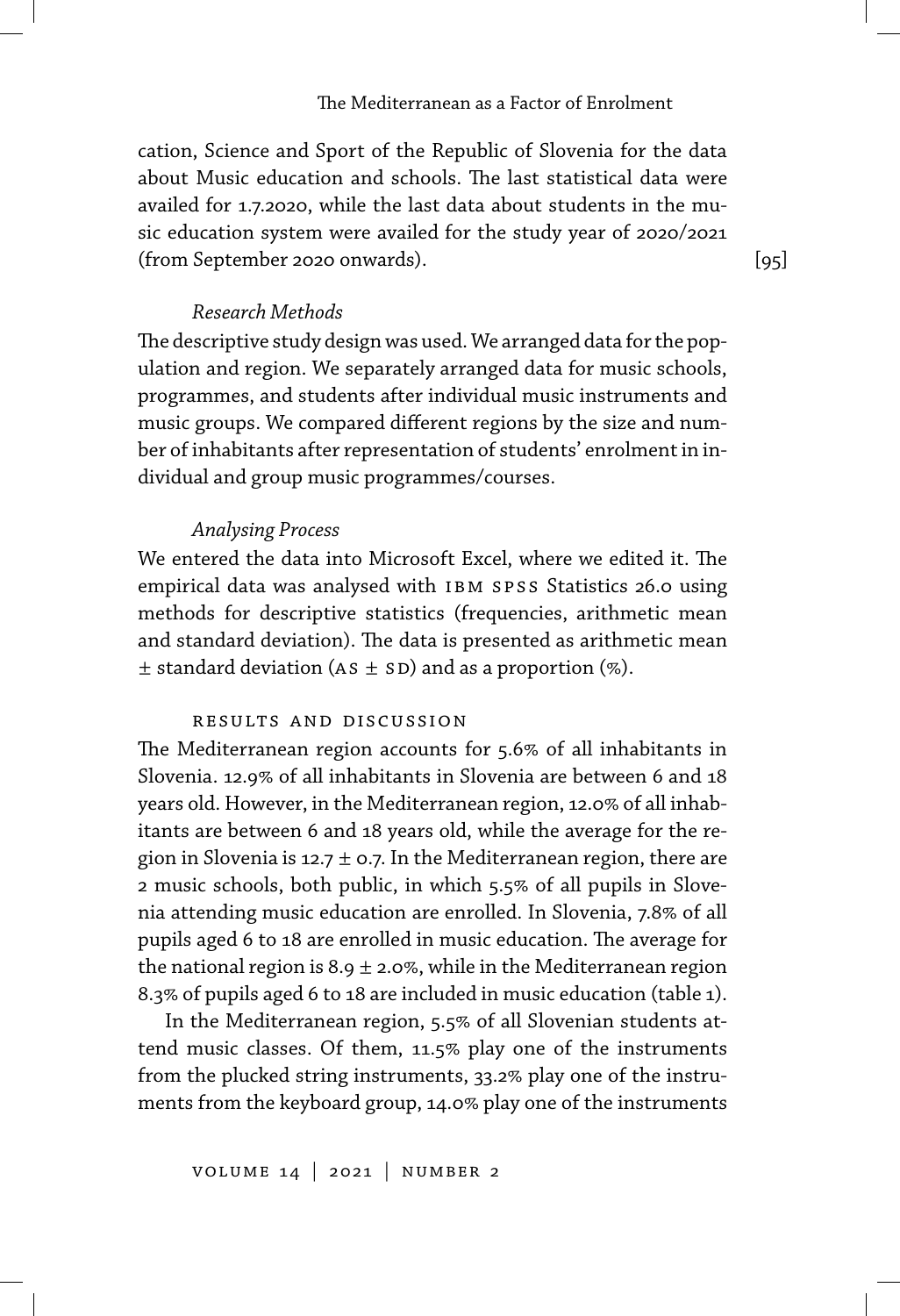|      | Statistical region    | (1)  | (2)  | (3)                     | (4)                     | (5)  | (6)  | (7)  |
|------|-----------------------|------|------|-------------------------|-------------------------|------|------|------|
|      | Slovenia <sup>*</sup> | 100  | 12.9 | 70                      | 54                      | 100  | 100  | 7.8  |
|      | Gorenjska             | 9.9  | 13.7 | $\overline{7}$          | 5                       | 8.7  | 8.4  | 6.5  |
| [96] | Goriška               | 5.6  | 12.9 | 4                       | 4                       | 6.2  | 6.2  | 8.6  |
|      | SE Slovenia           | 6.9  | 13.4 | 5                       | 5                       | 7.6  | 7.6  | 8.1  |
|      | Koroška               | 3.4  | 12.4 | $\overline{4}$          | 3                       | 4.1  | 3.8  | 9.9  |
|      | Mediterranian region  | 5.6  | 12.0 | $\overline{\mathbf{c}}$ | $\overline{\mathbf{c}}$ | 5.5  | 5.5  | 8.3  |
|      | Osrednjeslovenska     | 26.4 | 13.4 | 18                      | 9                       | 23.7 | 20.1 | 6.7  |
|      | Podravska             | 15.5 | 11.9 | 6                       | 4                       | 12.0 | 10.6 | 6.5  |
|      | Pomurska              | 5.4  | 11.6 | 6                       | 4                       | 6.2  | 5.1  | 9.8  |
|      | Posavska              | 3.6  | 12.6 | 4                       | 4                       | 5.7  | 5.7  | 12.4 |
|      | Primorsko-notranjska  | 2.5  | 13.2 | 3                       | 3                       | 3.9  | 3.9  | 11.7 |
|      | Savinjska             | 12.3 | 13.1 | 7                       | 7                       | 12.9 | 12.9 | 8.0  |
|      | Zasavska              | 2.7  | 12.3 | 4                       | 4                       | 3.5  | 3.5  | 10.6 |
|      | M                     | 8.3  | 12.7 | 5.8                     | 3.2                     | 8.3  | 7.8  | 8.9  |
|      | SD                    | 7.0  | 0.7  | 4.1                     | 1.9                     | 5.7  | 4.8  | 2.0  |

table 1 Number of Students

no tes Column headings are as follows: (1) percentage of all inhabitants, (2) percentage of inhabitants aged 6–18 years, (3) number of all music schools, (4) number of public music schools, (5) percentage of students in all music schools, (6) percentage of students in public music schools, (7) percentage of 6–18-years-old students in Slovenia included in music school program. \**n* = 2100126, as of 1 July 2020.

from the strings, 2.3% enrol in singing, 24.1% play one of the instruments from the woodwind group, 5.0% play one of the instruments from the percussions group and 9.9% play one of the instruments from the brass group (table 2). In Slovenia, the most represented group of musical instruments is keyboard instruments, followed by woodwind instruments. The groups of keyboard instruments, woodwinds, percussion instruments and brass instruments are better represented in the Mediterranean region than in the average of the national region, while strings and especially singing are the musical groups (of instruments) that are less represented than in the average of the national region.

Table 3 represents the enrolment in singular music instruments on national level as well as on region average. On national level,

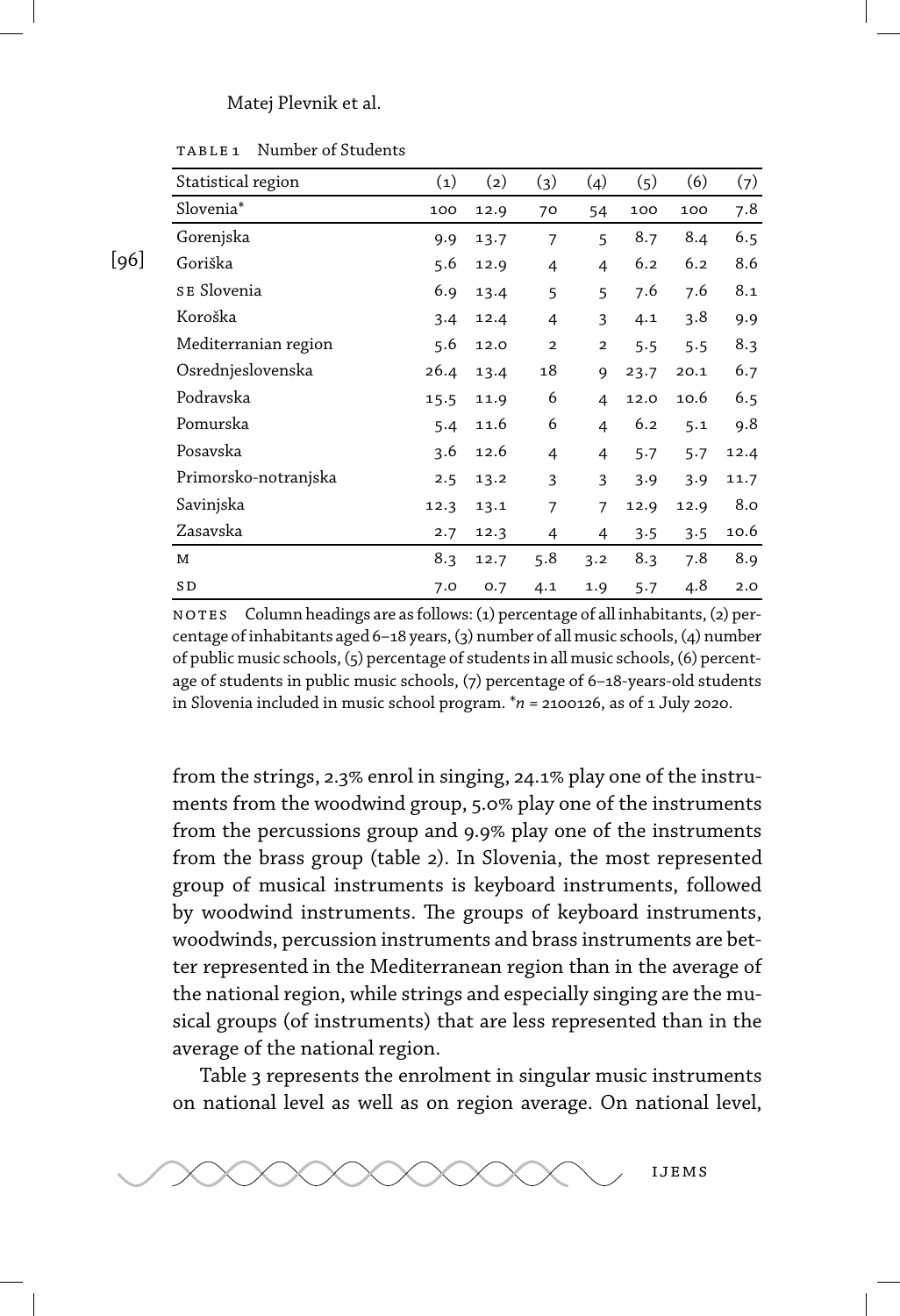#### The Mediterranean as a Factor of Enrolment

| Statistical region    | (1)  | (2)  | (3)  | (4)  | (5) | (6)  | (7) | (8) |      |
|-----------------------|------|------|------|------|-----|------|-----|-----|------|
| Slovenia <sup>*</sup> | 100  | 13.5 | 33.3 | 15.8 | 4.3 | 21.8 | 4.3 | 6.9 |      |
| Gorenjska             | 8.7  | 13.2 | 29.8 | 16.3 | 4.4 | 25.1 | 4.1 | 7.1 | [97] |
| Goriška               | 6.2  | 15.0 | 32.6 | 15.7 | 5.4 | 21.0 | 3.5 | 6.8 |      |
| SE Slovenia           | 7.6  | 12.5 | 28.1 | 20.8 | 4.8 | 20.8 | 4.8 | 8.2 |      |
| Koroška               | 4.1  | 13.1 | 35.7 | 12.6 | 0.8 | 23.0 | 8.0 | 6.8 |      |
| Mediterranian region  | 5.5  | 11.5 | 33.2 | 14.0 | 2.3 | 24.1 | 5.0 | 9.9 |      |
| Osrednjeslovenska     | 23.7 | 11.3 | 33.5 | 20.2 | 4.8 | 23.2 | 2.3 | 4.8 |      |
| Podravska             | 12.0 | 13.8 | 41.4 | 10.7 | 4.5 | 18.7 | 4.3 | 6.6 |      |
| Pomurska              | 6.2  | 15.1 | 34.2 | 12.0 | 4.6 | 19.8 | 7.0 | 7.3 |      |
| Posavska              | 5.7  | 17.3 | 26.0 | 16.1 | 5.4 | 21.4 | 4.8 | 8.9 |      |
| Primorsko-notranjska  | 3.9  | 12.3 | 36.5 | 16.3 | 4.8 | 18.4 | 4.8 | 7.0 |      |
| Savinjska             | 12.9 | 16.9 | 32.3 | 12.7 | 3.6 | 21.0 | 5.7 | 7.9 |      |
| Zasavska              | 3.5  | 12.1 | 32.0 | 15.2 | 4.2 | 25.4 | 3.6 | 7.4 |      |
| М                     | 8.3  | 13.7 | 32.9 | 15.2 | 4.1 | 21.8 | 4.8 | 7.4 |      |
| SD                    | 5.7  | O.2  | 4.0  | 3.1  | 1.3 | 2.3  | 1.5 | 1.3 |      |

table 2 Percentage of Students in Slovenia According to the Type of Instrument and Region

no tes Column headings are as follows: (1) of students in music schools according to region, (2) plucked string instruments, (3) keyboards, (4) strings, (5) singing, (6) woodwind, (7) percussion, (8) brass. \**n* = 2100126, as of 1 July 2020.

piano (24.1%), guitar (11.6%) violin (11.4%) and flute (9.3%) are the music instruments with the majority of children enrolled. The same pattern is evident in Mediterranean region (piano 27.2%, guitar 10.2%, violin 9.9% and flute 8.7%). However, on region average, the Mediterranean region differ from other regions. Namely in harp  $(1.3\% \text{ vs. } 0.7\%)$ , piano (27.2% vs. 23.4%), double bass (0.7% vs. 0.6%), recorder (6.1% vs. 3.0%), clarinet (5.1% vs. 5.0%), saxophone (3.7%) vs. 3.6%), horn (0.9% vs. 0.6 5), trumpet (5.1% vs. 4.1%), trombone  $(1.8\% \text{ vs. } 1.2\%)$ , tuba  $(1.5\% \text{ vs. } 0.4\%)$  and percussions  $(5.0\% \text{ vs. } 4.8\%)$ there are more students included than on region average. Singing is the music programme, in which there are much less students included in Mediterranean region than on region average (2.3% vs.  $4.1\%$ ).

Table 4 shows that 56.6% ( $n = 11951$ ) of all students in mu-

volume 14 | 2021 | number 2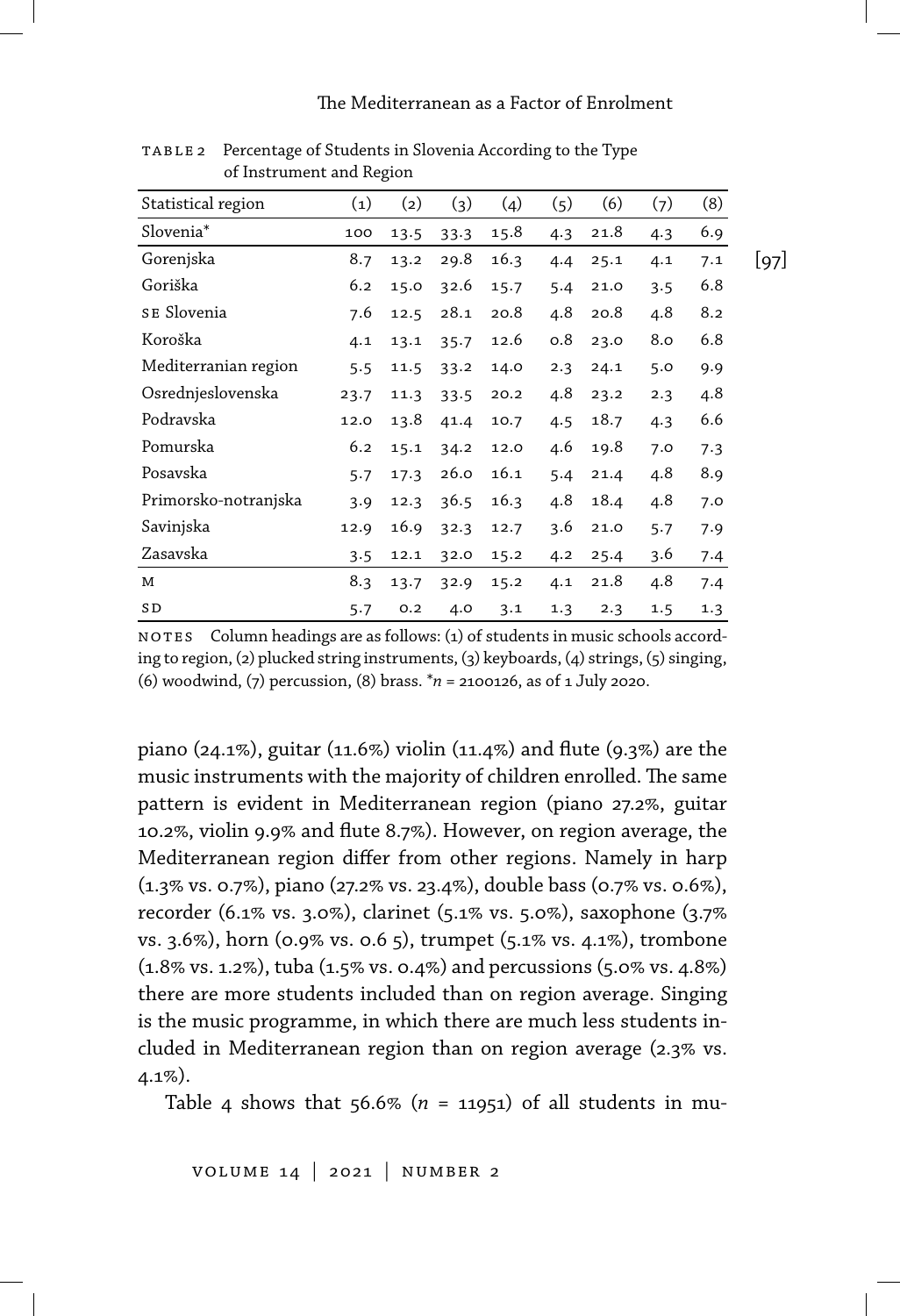|                | ֘֒          |
|----------------|-------------|
|                |             |
|                |             |
|                |             |
|                |             |
|                |             |
|                |             |
|                | ::::        |
|                |             |
|                |             |
|                |             |
|                |             |
|                |             |
|                |             |
|                |             |
|                |             |
|                |             |
|                |             |
|                |             |
|                |             |
|                |             |
|                |             |
|                |             |
|                |             |
|                |             |
|                |             |
|                |             |
|                |             |
| I              |             |
|                |             |
| $\overline{a}$ | Ì<br>l<br>l |
|                |             |

[98]

| Statistical region                                                                                                                                                                                                                                                                                                                            |  |  | (4) (4) (5) (6) (6) (6) (9) (9) (4) (5) (4) (42) (42) (45) (45) (45) (48) (48) (48) (41) (42) (41) (45) (41) (45) |  |  |  |  |  |  |  |                           |                |                   |         |
|-----------------------------------------------------------------------------------------------------------------------------------------------------------------------------------------------------------------------------------------------------------------------------------------------------------------------------------------------|--|--|-------------------------------------------------------------------------------------------------------------------|--|--|--|--|--|--|--|---------------------------|----------------|-------------------|---------|
| Slovenia*                                                                                                                                                                                                                                                                                                                                     |  |  | 0.7 11.6 0.9 0.3 24.1 0.7 7.1 1.4 1.4 0.5 3.3 0.5 4.3 3.1 9.3 0.5 5.0 0.3 3.6 0.6 3.9 1.2                         |  |  |  |  |  |  |  |                           | $\ddot{\circ}$ | $\ddot{\circ}$    | 4.3     |
| Gorenjska                                                                                                                                                                                                                                                                                                                                     |  |  | 1.2 11.3 0.7 0.0 20.9 1.1 0.6 2.10 3.6 0.7 4.4 4.4 14.1 0.9 5.1 0.6 3.4 0.6 4.1 1.4                               |  |  |  |  |  |  |  |                           | $\frac{3}{2}$  | $\overline{0}$ .7 | 4.1     |
| Goriška                                                                                                                                                                                                                                                                                                                                       |  |  | 1.4 12.6 0.7 0.3 24.9 0.8 7.0 0.0 10.6 0.3 3.9 0.8 5.4 3.1 7.7 1.3 4.6 0.5 3.9 0.9 3.8 1.2                        |  |  |  |  |  |  |  |                           | $\ddot{ }$     |                   | 0.5 3.5 |
| SE Slovenija                                                                                                                                                                                                                                                                                                                                  |  |  | 0.0 10.5 0.5 1.6 18.3 0.3 7.1 2.4 14.6 0.8 4.6 0.8 4.8 1.6 7.2 1.1 5.4 0.4 5.1                                    |  |  |  |  |  |  |  | 0.94813                   | $\ddot{\circ}$ |                   | 0.94.8  |
| Koroška                                                                                                                                                                                                                                                                                                                                       |  |  | 1.1 10.2 1.7 0.0 24.3 0.1 5.5 5.7 10.0 0.0 0.7 0.8 4.6 9.4 0.0 4.8 0.0 4.1                                        |  |  |  |  |  |  |  | $0.2$ 4.0 $0.1$ 0.5       |                |                   | 2.0 8.0 |
| Mediterranian region                                                                                                                                                                                                                                                                                                                          |  |  | 1.3 10.2 0.0 0.0 27.2 0.0 6.1 0.0 9.9 0.3 3.1 0.7 2.3 6.1 8.7 0.5 5.1 0.0 3.7                                     |  |  |  |  |  |  |  | $0.9$ 5.1 1.8 1.5 0.6 5.0 |                |                   |         |
| Osrednjeslovenska                                                                                                                                                                                                                                                                                                                             |  |  | 0.6 10.1 0.6 0.0 26.3 0.9 6.0 0.3 14.4 0.6 4.8 0.5 4.8 4.5 9.3 0.7 4.7 0.4 3.6 0.5 2.9 0.8 0.2 0.4 2.3            |  |  |  |  |  |  |  |                           |                |                   |         |
| Podravska                                                                                                                                                                                                                                                                                                                                     |  |  | 0.7 12.6 0.5 0.0 30.4 0.5 10.0 0.4 8.6 0.2 1.7 0.2 4.5 1.7 8.9 0.2 4.5 0.1 3.3 0.6 4.0 1.1 0.1 0.8                |  |  |  |  |  |  |  |                           |                |                   | 4.3     |
| Pomurska                                                                                                                                                                                                                                                                                                                                      |  |  | 0.0 15.1 0.0 0.17 0.5 9.7 2.4 9.9 0.0 1.8 0.2 4.6 1.2 10.3 0.0 4.7 0.0 3.5 0.4 4.0 1.8 0.3 0.8 7.0                |  |  |  |  |  |  |  |                           |                |                   |         |
| Posavska                                                                                                                                                                                                                                                                                                                                      |  |  | 0.7 12.2 2.9 1.5 15.7 0.5 6.4 3.4 11.1 0.3 3.8 0.8 5.4 1.8 8.3 0.3 6.6 0.8 3.6 0.8 4.2 1.8 0.3 1.7 4.8            |  |  |  |  |  |  |  |                           |                |                   |         |
| Primorsko-notranjska                                                                                                                                                                                                                                                                                                                          |  |  | 0.0 12.3 0.0 0.0 24.9 0.2 6.5 4.9 13.7 0.9 3.7 0.5 4.8 2.6 0.2 4.6 0.0 2.9 0.5 4.4 0.4 0.1 1.6 4.8                |  |  |  |  |  |  |  |                           |                |                   |         |
| Savinjska                                                                                                                                                                                                                                                                                                                                     |  |  | 1.2 13.0 2.1 0.5 23.5 1.0 5.8 1.9 9.4 0.6 1.9 0.8 3.6 1.1 10.2 0.7 5.4 0.1 3.4 0.6 3.9 1.5 0.2 1.6 5.7            |  |  |  |  |  |  |  |                           |                |                   |         |
| Zasavska                                                                                                                                                                                                                                                                                                                                      |  |  | 0.0 11.6 0.5 0.0 21.5 0.5 8.2 1.8 12.0 0.4 2.8 0.0 4.2 3.8 13.8 0.0 4.7 0.0 3.1 0.5 4.2 1.5 0.5                   |  |  |  |  |  |  |  |                           |                |                   | 0.726   |
|                                                                                                                                                                                                                                                                                                                                               |  |  | 0.7 11.8 0.9 0.3 23.4 0.5 7.2 1.9 11.1 0.5 3.2 0.6 4.1 3.0 9.4 0.5 5.0 0.5 5.0 0.2 3.6 0.6 4.1 1.2 0.4 1.0 4.8    |  |  |  |  |  |  |  |                           |                |                   |         |
|                                                                                                                                                                                                                                                                                                                                               |  |  | 0.5 1.4 0.9 0.6 3.8 0.3 1.4 1.9 1.9 1.9 1.9 1.6 1.7 0.4 0.6 0.9 0.5 0.5 0.5 0.5 0.5 0.4 0.5 1.5                   |  |  |  |  |  |  |  |                           |                |                   |         |
| (10) viola, (11) cello, (12) double bass, (13) vocal/singing, (14) recorder, (15) flute, (16) oboe, (17) clarinet, (18) bassoon, (19) saxophone, (20) horn, (21) trumpet,<br>NOTES Column headings are as follows: (1) harp, (2) guitar, (3) zither, (4) tambourine, (5) piano, (6) organ, (7) accordion, (8) diatonic accordion, (9) violin, |  |  |                                                                                                                   |  |  |  |  |  |  |  |                           |                |                   |         |
| (22) trombone, (23) tuba, (24) other conical instruments, (25) percussion. $* n =$ 2100126, as of 1 July 2020.                                                                                                                                                                                                                                |  |  |                                                                                                                   |  |  |  |  |  |  |  |                           |                |                   |         |

# Matej Plevnik et al.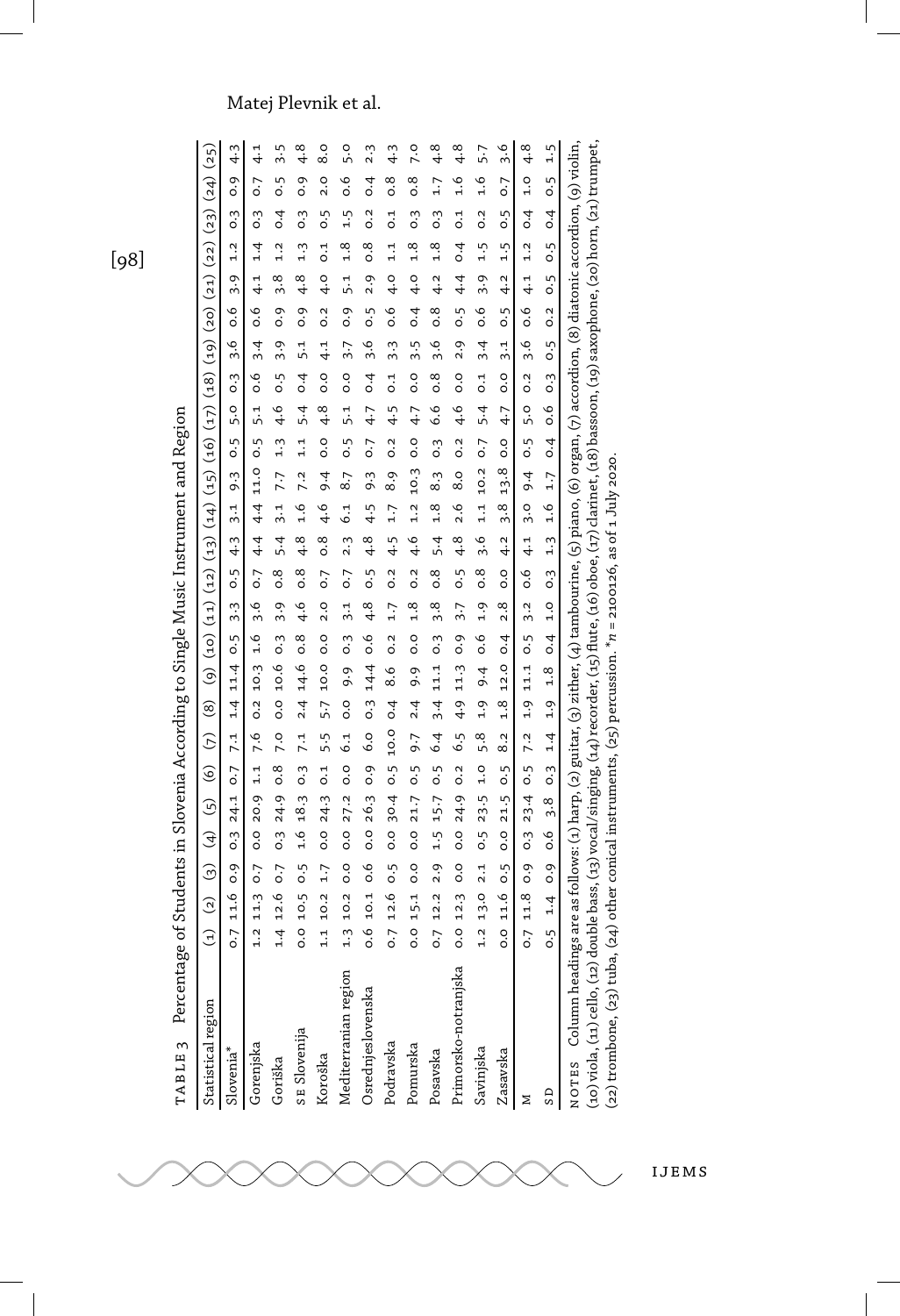#### The Mediterranean as a Factor of Enrolment

| Statistical region    | (1)   | (2)  | (3)  | (4)  | (5)  |
|-----------------------|-------|------|------|------|------|
| Slovenia <sup>*</sup> | 118.2 | 20.6 | 48.9 | 12.4 | 100  |
| Gorenjska             | 10.2  | 11.9 | 8.5  | 7.1  | 9.3  |
| Goriška               | 7.2   | 4.6  | 6.1  | 1.8  | 5.4  |
| SE Slovenija          | 7.0   | 0.9  | 9.1  | 8.5  | 7.0  |
| Koroška               | 4.1   | 1.2  | 4.5  | 5.0  | 3.8  |
| Mediterranian region  | 4.2   | 3.4  | 4.6  | 2.0  | 4.0  |
| Osrednjeslovenska     | 26.9  | 19.2 | 22.7 | 42.9 | 25.2 |
| Podravska             | 11.7  | 18.8 | 9.6  | 8.9  | 11.8 |
| Pomurska              | 4.3   | 9.1  | 6.1  | 5.6  | 6.3  |
| Posavska              | 4.7   | 7.9  | 8.3  | 3.7  | 7.0  |
| Primorsko-notranjska  | 5.2   | 2.2  | 3.7  | 1.8  | 3.4  |
| Savinjska             | 10.9  | 9.6  | 13.7 | 9.4  | 11.8 |
| Zasavska              | 3.6   | 11.1 | 3.3  | 3.3  | 5.0  |
| М                     | 8.3   | 8.3  | 8.3  | 8.3  | 8.3  |
| SD                    | 6.5   | 6.3  | 5.4  | 11.2 | 6.0  |
|                       |       |      |      |      |      |

table 4 Percentage of Students in Slovenia Included in Group Forms of Music vs. Region

no tes Column headings are as follows: (1) preschool music education, (2) dance programmes, (3) orchestra groups, (4) choir groups, (5) total. \**n* = 2100126, as of 1 July 2020.

sic education are involved in group forms of ensemble music programmes/lessons in Slovenia.The majority of pupils attending group forms of ensemble music programmes at national level are included in orchestra groups (48.9%), followed by pre-school music lessons (18.2%). Students in the Mediterranean region are less involved in group forms of music instruction at the national level compared to the regional average, namely 4.2% in preschool music education (region average 8.3%), 3.4% in dance programmes (region average 8.3%), 4.6% in orchestra groups (region average 8.3%) and 2.0 in choir groups (region average 8.3%).

Experts (Cupi and Cupi 2020; Hennessy 2000) in music pedagogical practice have been warning for many years about the neglect of singing activities in music schools. It is only in recent years that it has been established in certain Slovenian regions that more atten-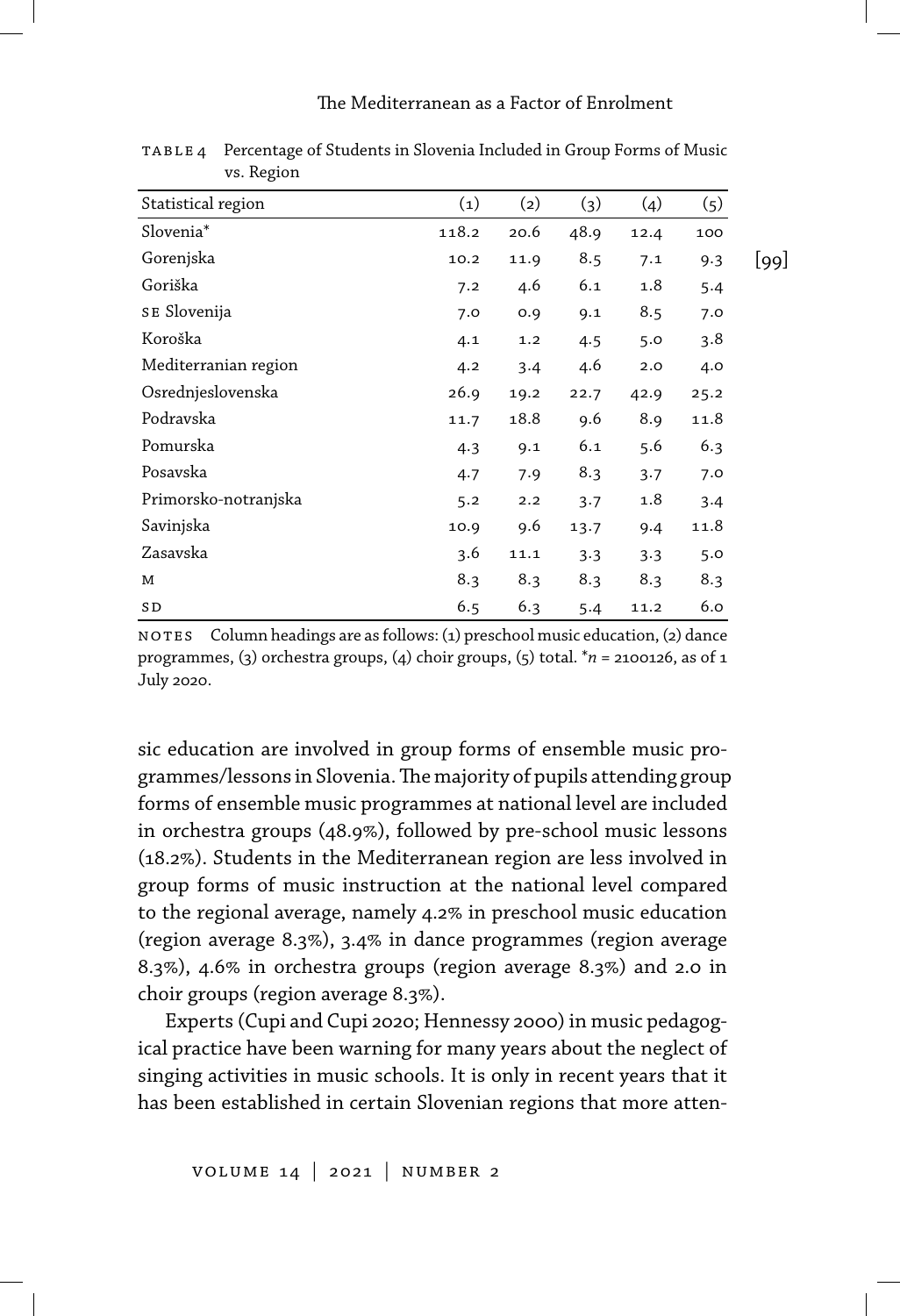$[100]$ 

tion is being paid to singing. Unfortunately, according to statistics, the Mediterranean region does not follow the mentioned trends. Exceptions have been identified that successfully show quality vocal groups within certain music schools, but the success of these is based only on individuals and their competencies. Systematically, however, the singing field is not yet properly regulated. As the results show, the situation is much better in other Slovenian regions. Field experts note that the reason for the decline in singing activity in the Mediterranean region is, among other things, the strong influence of audio-visual media from Italy in the 1980s, which then drastically reduced the number of choirs in schools and elsewhere. Similar influences of the audio-visual media on singing activities were noted also in other parts of the European region (Balčytis 2009). Another reason for the decline in singing activity, which is still relevant today, is the technological development and the emergence of many sound carriers, which shape most children and adolescents into passive listeners. We believe that experts who decide on the future of music education in Slovenia will follow more advanced curricula from abroad, which withdraw ICT from music classrooms and prescribe the performance of live music in the form of singing and playing instruments.

On the other hand, according to the national system of elementary music education in Slovenia, choirs are not fully part of the compulsory curriculum of music schools; choirs are only part of the compulsory curriculum of large music schools. The size of the music school, therefore, determines the number of funded choirs per school. In regular primary schools, however, choirs are an integral part of the curriculum. Choral culture is therefore nurtured and developed not only at the music school level but especially at the primary school level, making choral culture accessible to a wider children audience. Music schools also cultivate choral singing among younger pupils within the framework of an above-standard programme not financed by the Ministry of Education, Science and Sport of the Republic of Slovenia. The data presented in table 4 therefore only partially reflects the development of choral singing in the regions. Singing activity is a part of Music Theory and Solfeg-

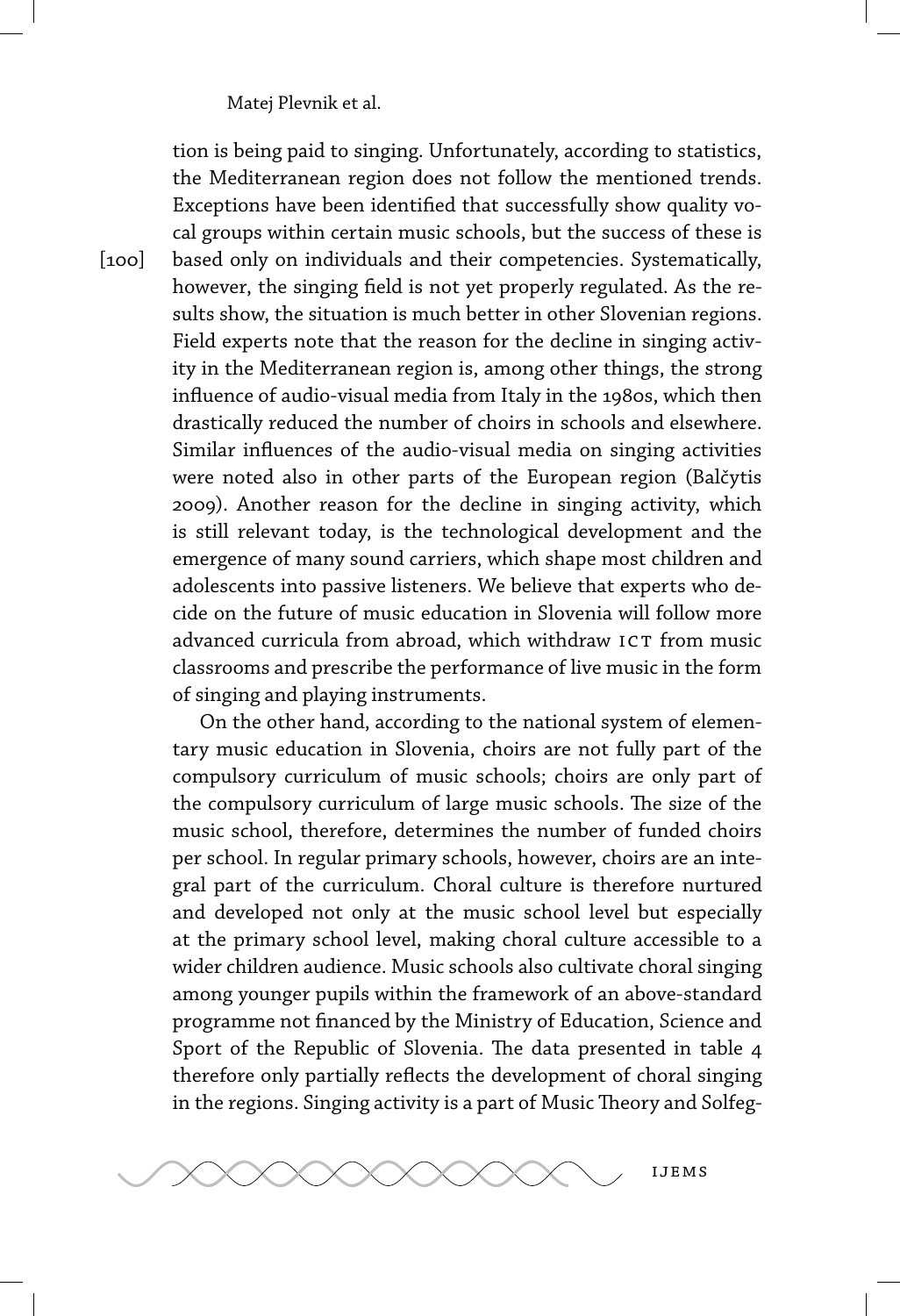gio curricula, in which (a prima vista) singing plays an integral part in acquiring musical abilities, skills and knowledge (Zadnik 2019).

Music and dance education in Slovenia has played an important role in shaping and preserving Slovenia's cultural identity in all social, political, and educational contexts (Rotar Pance 2019). Along with the solid vertical of Slovenian music education, various forms of informal music and dance activities and education are expanding and enriching. All this makes an important contribution to the development of a key competence of lifelong learning: cultural awareness and expression (European Union 2017; Rotar Pance 2019).

We have noted several differences between the Mediterranean region and other Slovenian regions. The most important finding is that the Mediterranean region is among the last three regions in terms of the percentage of children and youth aged 6 to 18 who receive music education. Music education is not compulsory and thus represents a leisure activity for children, young people, and their parents. A review of the literature (Kropej 2007) indicates differences in the implementation of physical and sporting activities between Slovenian regions, which could partly explain the differences in the proportion of children or adolescents of a given age who choose one (music school) or another (recreational or competitive) sport. However, the question of why the choice of music school as a leisure activity is less widespread in the Mediterranean region (also in comparison with sports and physical activities) requires further research, especially in the form of cultural representations of the role of music in the development of children and young people.

# conclusion

Choosing the instrument that a child will play in music school is an important decision. It is influenced by several factors such as the child's interest and motivation, their physical development and strength, the development of musical abilities, the influence of the surroundings and more. In any case, it is the interest that most often decides on the choice, but we should not ignore the fact that physically weak children will not be able to master certain instruments, as well as untampered instruments those who have problems with au $[101]$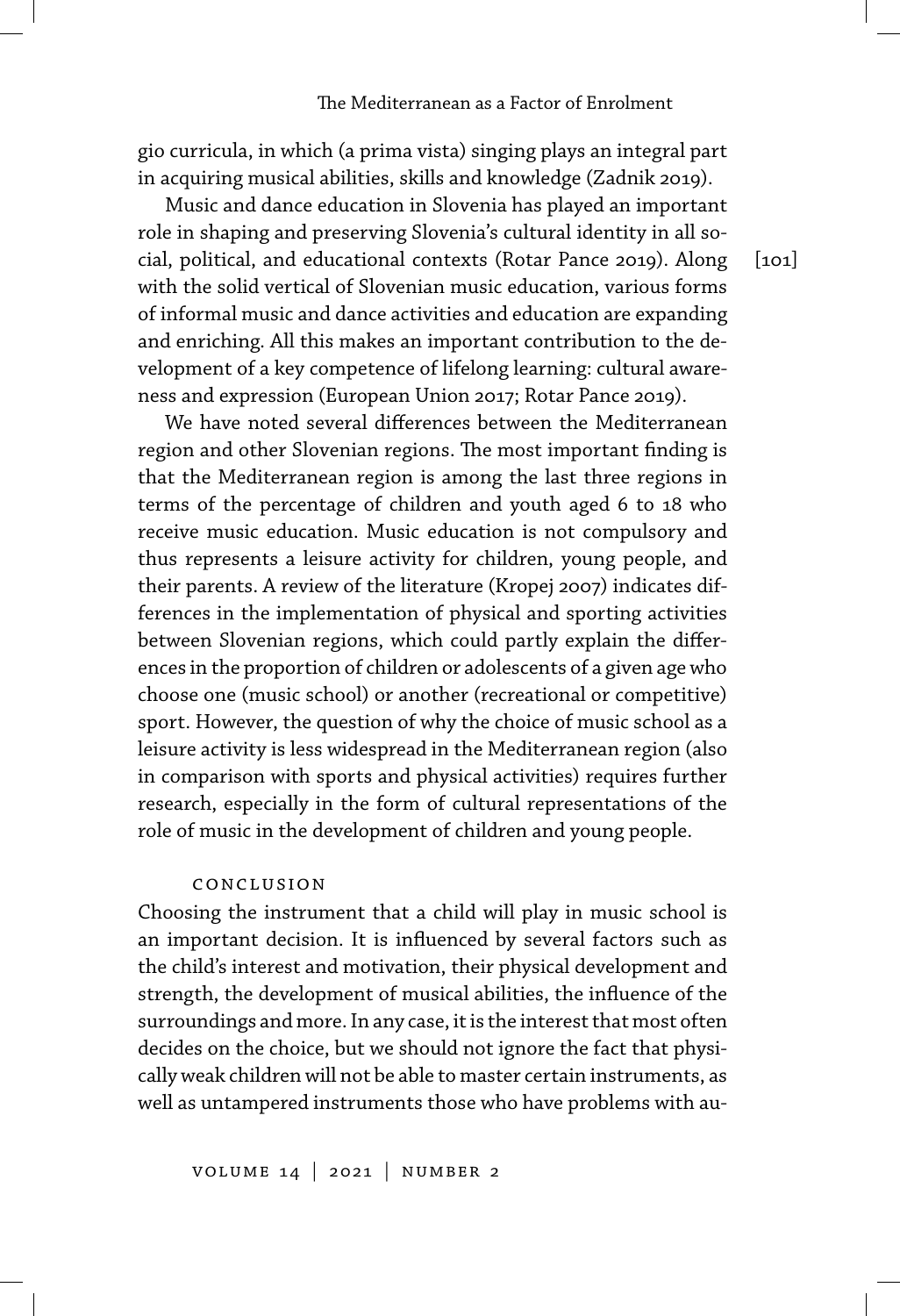ditory recognition. In addition to the environment, the choice is also influenced by the number of admissions for a certain instrument at a certain music school.

 $[102]$ Attending music school has a significant impact on the development of every child. Continuous learning of a particular instrument has, in addition to the development of the musical and artistic field, also a strong influence on the overall development. The active involvement of children in the process of music education in the context of music schools undoubtedly marks strongly their childhood. By singing, playing, and listening to music, they experience and reproduce music, as well as express themselves and communicate. The Slovenian music education system is very well organised and formally well-arranged. One could say that it is based on a long and established tradition, still, at the same time, it faces many new challenges, some of which are pointed out below. In specialised music education the main efforts are focused on: quality application of the curriculum, testing and evaluating the current models of teaching and learning, experimental introduction of new teaching and learning models, quality undergraduate, postgraduate and life-long training of music teachers, development and use of new textbooks based on modern didactic orientations (Denac 2012). Music is a form of human expression through activity. It contributes to a school curriculum by offering a distinctive way of learning where seeing, feeling, hearing, thinking, and creating are combined in a powerful form of visual, aural and tactile affective communication. Through the music, students working both cooperatively and individually have opportunities to research, identify and discuss issues; to provide insights, opinions, solutions, and resolutions; and to reflect on, appreciate and evaluate artwork. Music is a powerful medium for the exploration of the human condition, our society and our world (Holcar 2012).

#### references

Balčytis, E. 2009. 'Singing in Lithuania: Heritage, Traditions, Present Situations, Problems and Perspectives.' *Spaces of Creation* 11:8–27. *Bela knjiga o vzgoji in izobraževanju v Republiki Sloveniji.* 2011. Ljubljana: Zavod Republike Slovenije za šolstvo.